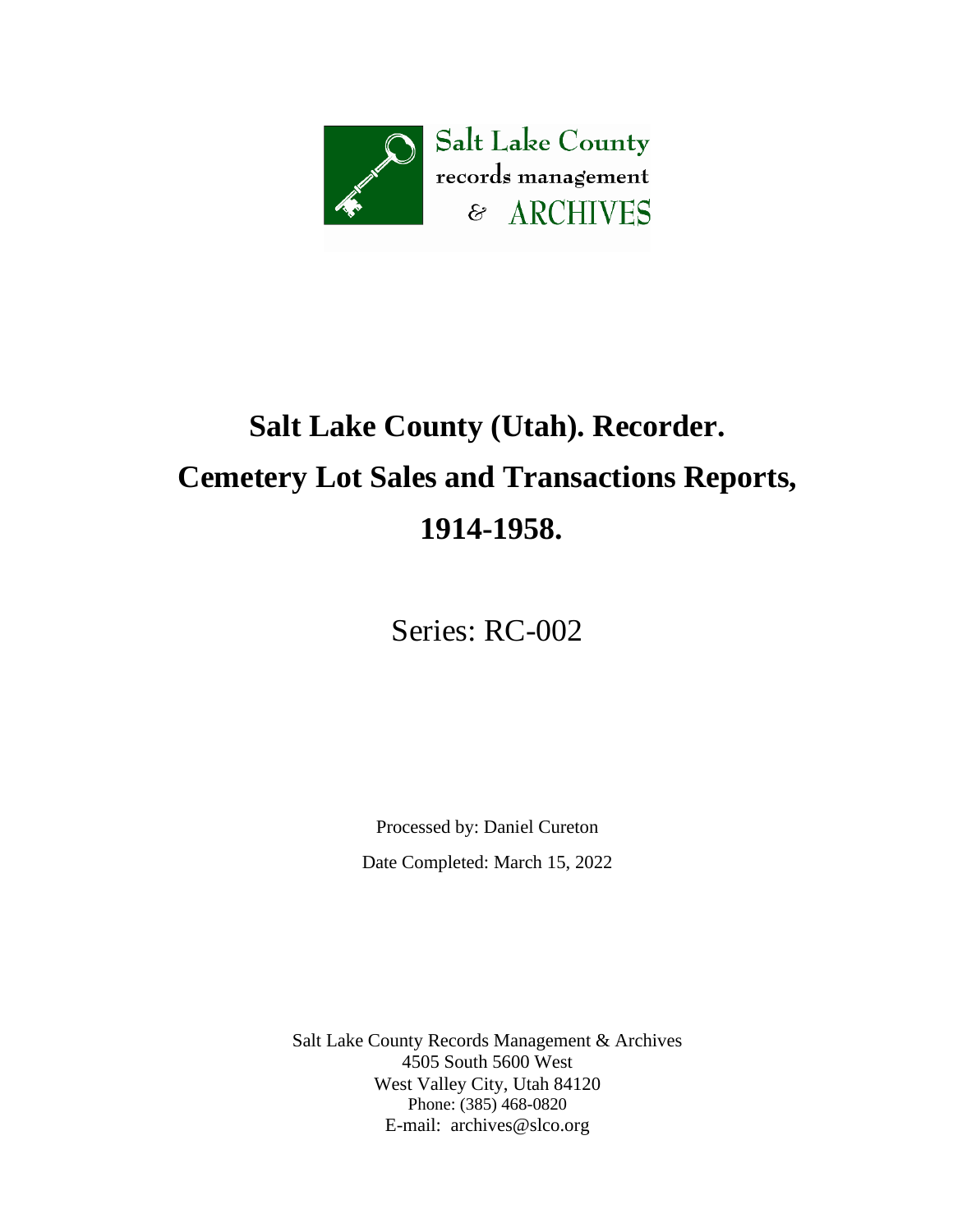## **Overview of Records**

Creator: Recorder

Title: Cemetery Lot Sales and Transaction Reports.

Dates: January 1, 1914-July 15, 1958.

Series: RC-002.

Accession: None.

Format: Paper.

Quantity: 2 boxes.

Arrangement: Reports are numbered. Each report lists numerically the deed numbers, name of owner, lot, black, and plat. Some reports are more general listings of owner, owner's address, and lot in the cemetery

Abstract: Reports of Lot Sales and Transactions at the Salt Lake City Cemetery, Sunset Lawn Memorial Corporation, Midvale City Cemetery, Sandy City Cemetery, Aultorest Memorial Park, Wasatch Lawn Memorial Park and Mortuary, and Memorial Gardens of the Valley Cemetery.

### **Administrative Information**

Access Restrictions: None.

Use Restrictions: None.

Preferred Citation: Box number; Cemetery Lots; Salt Lake County Recorder; Salt Lake County Records Management & Archives, West Valley City, Utah.

Provenance: Recorder; Salt Lake County Archives.

Custodial History: Finding aid created October 20, 2010. Completed March 15, 2022.

Related Records: "Cemetery Lot Deed Book Index", 1915-1931, Series RC-004, ACCN 01-388. "Burial Records", 1911-1928, Series CL-020.

#### **Scope and Content**

This record series was created to comply with a Salt Lake City ordinance #901, Sections 1602, C.L.U. ("Compiled Laws, State of Utah"), (SLC Code [Chapter 15.24,](https://codelibrary.amlegal.com/codes/saltlakecityut/latest/saltlakecity_ut/0-0-0-56232) as of 2022), which stated that all lots sold in the City Cemetery be recorded in the office of the county recorder twice a year. The City Cemetery submitted lists of the cemetery plots sold to the Recorder's office. The lists included the name of purchaser and plat, block, and lot number.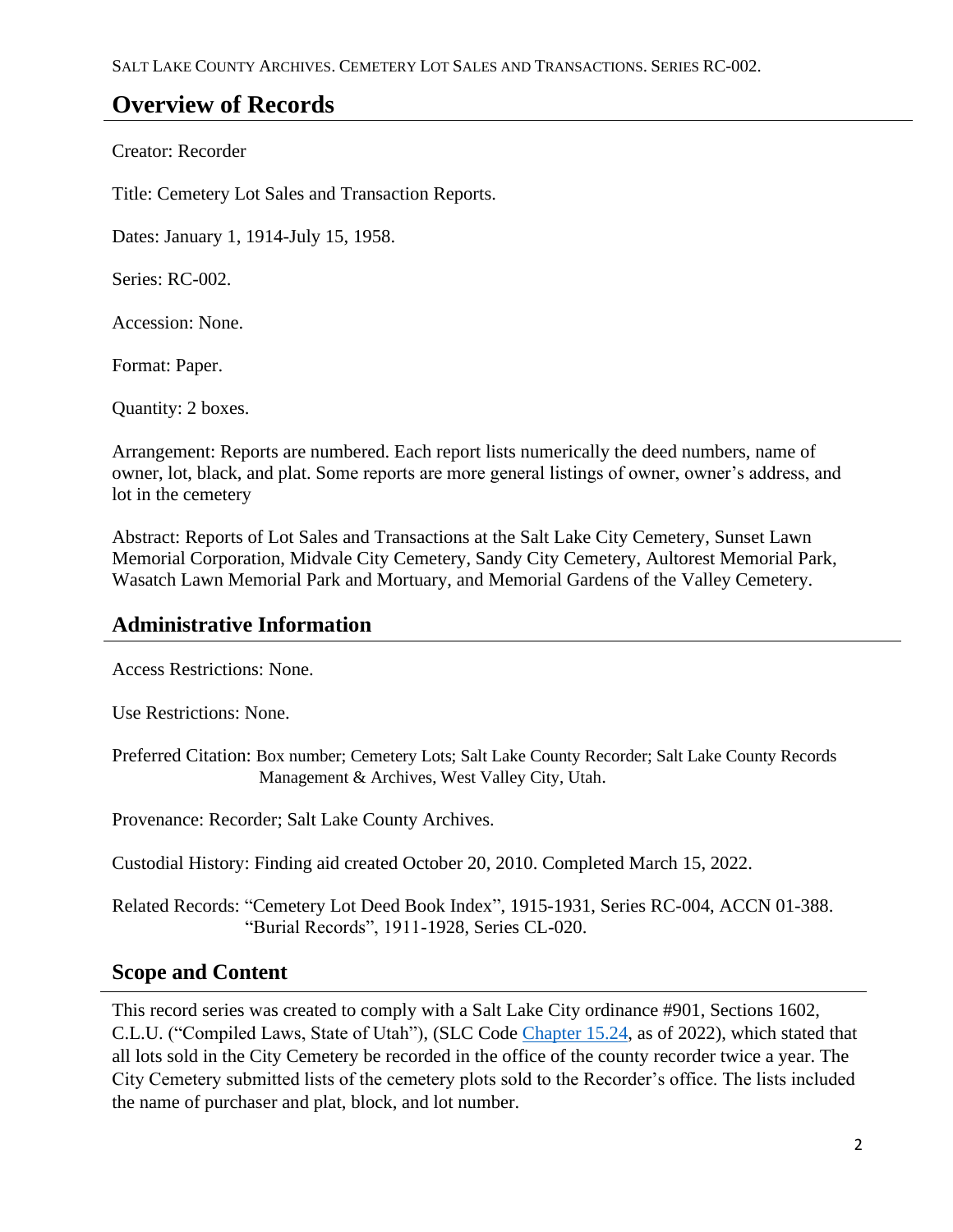SALT LAKE COUNTY ARCHIVES. CEMETERY LOT SALES AND TRANSACTIONS. SERIES RC-002.

Corporate Cemeteries would also record deeds to lots sold in their cemeteries. Cemeteries include Salt Lake City Cemetery, Larkin Sunset Lawn Cemetery (formerly Sunset Lawn Memorial Corporation, and Burg Memorial [in 1980]), Midvale City Cemetery, Sandy City Cemetery, Aultorest Memorial Park (now part of Larkin Sunset Lawn), Wasatch Lawn Memorial Park and Mortuary, and Memorial Gardens of the Valley.

**History Note**

The government of the Territory of Utah created the office of Salt Lake County Recorder in 1852. The recorder has custody of and is to keep all books, records, maps, and papers required by law (Utah Code Annotated, 1999, Title 17, Chapter 21, Section 1). The operations of the county recorder are all specified and required by state law and have changed little over time. The recorder is required to record all documents submitted by the public which are qualified to be recorded; to maintain an up-to-date and accurate set of maps (or "plats") which show the current ownership of every tract of land in the entire county; to maintain indexes to all recorded documents; and to perform all functions of a clerical and technical nature to accomplish that objective.

## **Contents**

| <b>Container</b> | Folder         | <b>Date</b>                           | <b>Report</b>     | <b>Deed Number</b>     |
|------------------|----------------|---------------------------------------|-------------------|------------------------|
|                  |                |                                       | <b>Number</b>     |                        |
| Box 1            | $\mathbf{1}$   | January 1, 1914- June 30, 1923        | 344577-<br>494524 | <b>SALT LAKE CITY:</b> |
|                  |                |                                       |                   | Unnumbered;            |
|                  |                |                                       |                   | 8230-9538.             |
|                  |                |                                       |                   | <b>WASATCH LAWN:</b>   |
|                  |                |                                       |                   | Unnumbered.            |
| Box 1            | $\overline{2}$ | December 31, 1923-<br>January 1, 1928 | 503883-<br>599789 | <b>SALT LAKE CITY:</b> |
|                  |                |                                       |                   | 9539-10422.            |
|                  |                |                                       |                   | <b>WASATCH LAWN:</b>   |
|                  |                |                                       |                   | 700-1145.              |
|                  |                |                                       |                   | <b>MIDVALE CITY:</b>   |
|                  |                |                                       |                   | Unnumbered.            |
| Box 1            | 3              | January 1, 1927-January 1, 1932       | 600878-<br>690599 | <b>SALT LAKE CITY:</b> |
|                  |                |                                       |                   | 10675-11441.           |
|                  |                |                                       |                   | <b>SANDY CITY:</b>     |
|                  |                |                                       |                   | Unnumbered.            |
|                  |                |                                       |                   | <b>WASATCH LAWN:</b>   |
|                  |                |                                       |                   | 1388-2119.             |
| Box 1            | $\overline{4}$ | January 2, 1932-July 1, 1936          | 700046-<br>789602 | <b>SALT LAKE CITY:</b> |
|                  |                |                                       |                   | 11455-11539;           |
|                  |                |                                       |                   | Unnumbered;            |
|                  |                |                                       |                   | Crypt Deeds 23-71.     |
|                  |                |                                       |                   | <b>WASATCH LAWN:</b>   |
|                  |                |                                       |                   | 2166-2778.             |
|                  |                |                                       |                   | <b>SANDY CITY:</b>     |
|                  |                |                                       |                   | Unnumbered.            |
|                  |                |                                       |                   | <b>MIDVALE CITY:</b>   |
|                  |                |                                       |                   | Unnumbered.            |